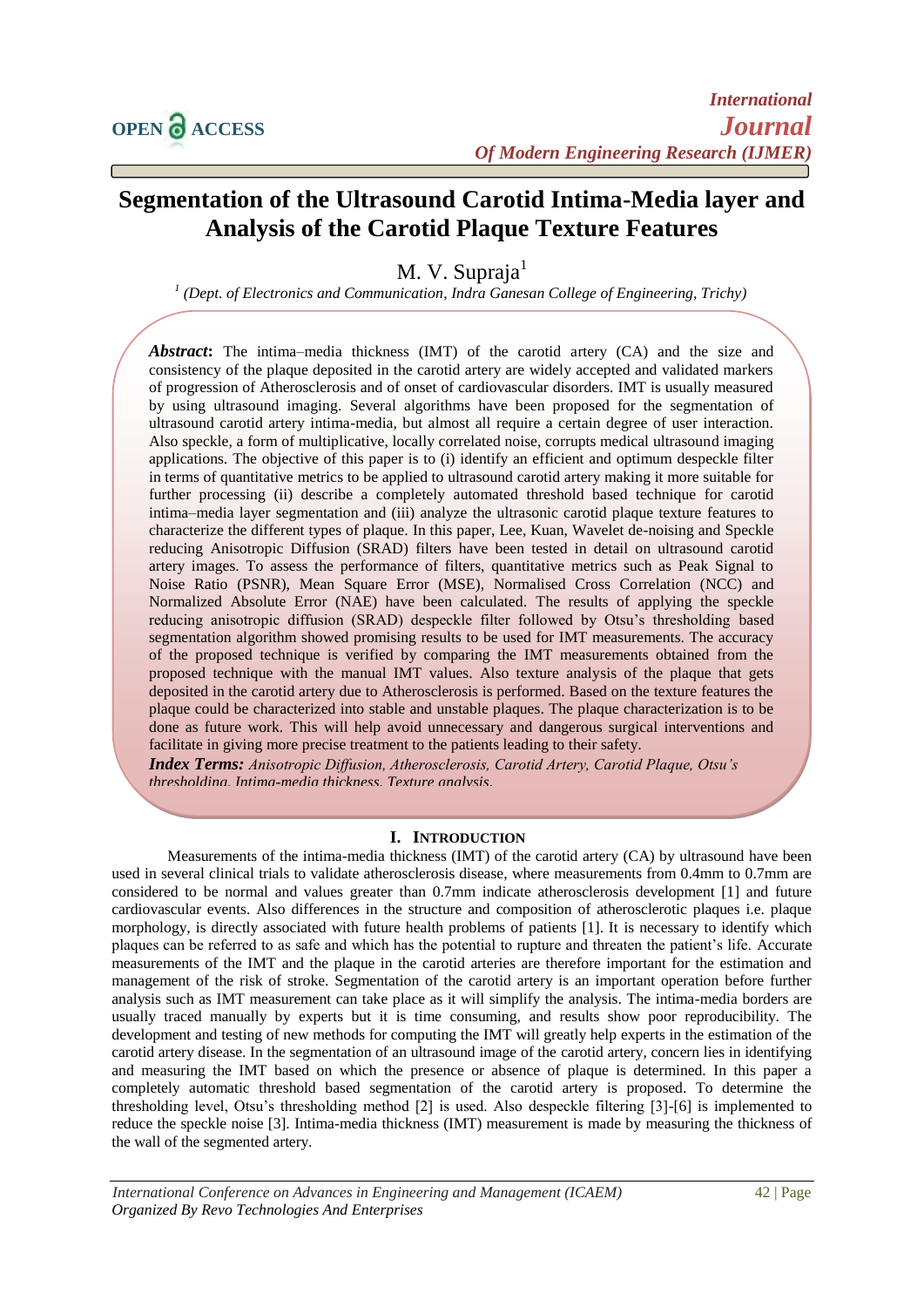#### **II. DESPECKLE FILTERING**

Speckle noise, is a major performance-restraining factor in ultrasound imaging as it limits the effective application of automated computer analysis algorithms. Speckle noise is more difficult to remove than additive noise, because the intensity of the noise varies with the image intensity. In automatic segmentation, maintaining the sharpness of the boundaries between different image regions is significant while removing the speckle. Thus, it is essential to develop despeckle filters which can preserve the features that are of interest. Here an attempt is made in evaluating the performance of four despeckle filters on ultrasound carotid artery images; Lee [3], Kuan [3], Wavelet-denoising [3][4] and Speckle Reducing Anisotropic Diffusion (SRAD) [3][5] filters in terms of performance metrics [6]; Peak-Signal-to-Noise ratio (PSNR), Mean-Squared-Error (MSE), Normalized Cross Correlation (NCC) and Normalized Absolute Error (NAE) and also based on their edge preserving property.

#### *A. Lee Filter*

The output of the Lee filter is a linear combination of the center pixel intensity in the filter window and the average intensity of the window as in (1). The filter achieves a balance between simple averaging (in homogeneous regions) and the identity filter (where edges and point features exist). This balance depends on the coefficient of variation inside the moving window.

$$
I_0(i, j) = I_m + W \times (C_p - I_m)
$$
 (1)

where,  $I_0$  is the pixel value at indices i, j after filtering,  $I_m$  is mean intensity of the filter window,  $C_p$  is the center pixel and W is a filter window given by (2).

$$
W = \frac{\sigma^2}{\sigma^2 + \rho^2} \tag{2}
$$

 $\sigma^2$  is the variance of the pixel values within the filter window and is calculated as in (3) where, N is the size of the filter window,  $X_j$  is the pixel value within the filter window at indices j. The parameter  $\rho$  is the additive noise variance of the image given in (4) where, M is the size of the image, Yj is the value of each pixel in the image.

$$
\sigma^2 = \left[ \frac{1}{N} \sum_{j=0}^{N-1} \left( X_j \right)^2 \right] \tag{3}
$$

$$
\rho^2 = \left[ \frac{1}{M} \sum_{i=0}^{M-1} (Y_i)^2 \right] \tag{4}
$$

#### *B. Kuan Filter*

Kuan filter is a local linear minimum square error filter based on multiplicative order that models the speckle noise into an additive linear form. The weighting function W is computed as in (5).

$$
W = \frac{\left(1 - \frac{C_u}{C_i}\right)}{(1 + c_u)}
$$
 (5)

The weighting function is computed from the estimated noise variation coefficient of the image  $C<sub>u</sub>$  given in (6).

$$
C_u = \sqrt{\frac{1}{ENL}}\tag{6}
$$

ENL is the effective number of looks that specifies the degree of averaging of the filter.  $C_i$  is the variation coefficient of the image computed as in (7)

$$
C_i = \frac{S}{I_m} \tag{7}
$$

where, S is the standard deviation of the filter window, Im is mean intensity value within the window.

#### *C. Wavelet de-noising Filter*

Speckle noise is a high-frequency component of the image and appears in wavelet coefficients. So a method for speckle reduction is wavelet thresholding procedure. The image is decomposed into wavelet basis and the wavelet coefficients are zeroed out to despeckle the image. The basic procedure as in for all thresholding methods is, 1. Calculate DWT of the image 2.Threshold the wavelet components 3. Compute IDWT to obtain denoised estimate. Here a soft-thresholding function is used in which values slightly below the threshold are not set to zero but merely attenuated. Soft-thresholding is chosen because in soft thresholding frayed edges are avoided leading to more visually pleasant images.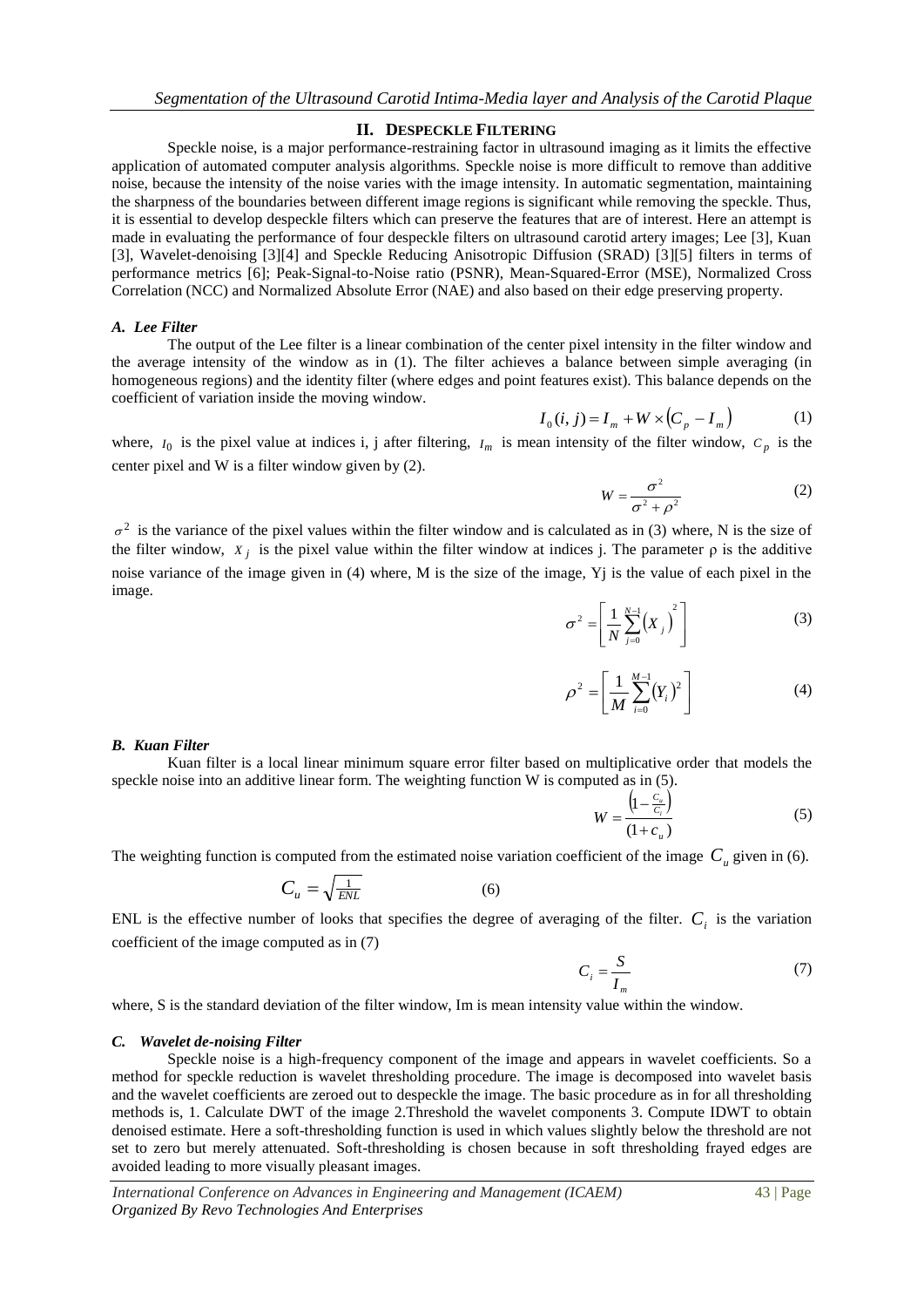# *D. Speckle Reducing Anisotropic Diffusion (SRAD) Filter*

Anisotropic diffusion [5] creates a [scale space,](http://en.wikipedia.org/wiki/Scale_space) where a family of successively more and more blurred images is generated based on a diffusion process. Each resulting image in this set is a combination of the original image and a filter that depends on the local content of the original image. SRAD [5] is an anisotropic diffusion method for removing speckle in images. SRAD is a Partial Differential Equation (PDE) approach that generates an image scale space; a set of filtered images that vary from fine to course. For an intensity image  $I_0(x, y)$  having finite power and no zero values over the image support  $\Omega$ , the output image I(x, y; t) is evolved according to the PDE in (8).

$$
\partial I(x, y; t) / \partial t = \text{div}[c(q)\Delta I(x, y; t)] \tag{8}
$$

$$
I(x, y; 0) = I_0(x, y), (\partial I(x, y; t) / \partial \xrightarrow[n]{ } \partial \Omega = 0
$$
 (9)

 $\partial\Omega$  is the border of  $\Omega$ ,  $\rightarrow$  is the outer normal to the  $\partial\Omega$  and c(q) is given as in (10) or in (11).

$$
c(q) = \frac{1}{1 + [q^2(x, y; t) - q_0^2(t)] / [q_0^2(t)(1 + q_0^2(t))]}
$$
(10)

$$
c(q) = \exp\left\{-\left[q^2(x, y; t) - q_0^2(t)\right] / q_0^2(t)(1 + q_0^2(t))\right\} \tag{11}
$$

 $q(x, y; t)$  is the instantaneous coefficient of variation given as in (12).  $q_0(t)$  is the speckle scale function as given in (13). The instantaneous coefficient of variation  $q(x, y; t)$  serves as the edge detector. The speckle scale function  $q_0(t)$  controls the amount of smoothing applied to the image.

$$
q(x, y; t) = \sqrt{\frac{\left(\frac{1}{2}\right)\left(\frac{|\Delta t|^2}{I}\right) - \left(\frac{1}{4^2}\right)\left(\frac{|\Delta^2 t|}{I}\right)^2}{\left[1 + \left(\frac{1}{4}\right)\left(\frac{|\Delta^2 t|}{I}\right)^2\right]}}
$$
(12)

$$
q_0(t) = \frac{\sqrt{\text{var}[z(t)]}}{\overline{z(t)}}\tag{13}
$$

var  $z(t)$  and  $\overline{z(t)}$  are the intensity variance and mean over a homogenous area at t, respectively.

#### **III. PERFORMANCE EVALUATION OF DESPECKLE FILTERS**

The quality of the despeckle filters in terms of their efficiency in removing speckle and preserving the useful information like edges and point features can be objectively measured in terms of parameters such as PSNR, MSE, NCC and NAE performance metrics [6]. Their mathematical expressions are presented in Table 1. TABLE I PERFORMANCE METRICS

| Performance Metrics             | Formula                                                                                 |  |  |
|---------------------------------|-----------------------------------------------------------------------------------------|--|--|
| Mean-Squared Error              | $N-1M-1$<br>$MSE = \frac{1}{N \times M} \sum \sum [X(i, j) - Y(i, j)]^2$<br>$i=0$ $i=0$ |  |  |
| Peak-Signal-to-<br>Noise Ratio  | $PSNR = 10 \log_{10} \frac{L^2}{MSE}$                                                   |  |  |
| Normalized Cross<br>Correlation | $NCC = \frac{\sum_{x,y} X(x, y).Y(x, y)}{\sum Y^2(x, y)}$<br>x, y                       |  |  |
| Normalized<br>Absolute Error    | $\sum X(x, y) - Y(x, y)$<br>$NAE = \frac{\overline{x.y}}{\sum Y^2(x, y)}$               |  |  |



*International Conference on Advances in Engineering and Management (ICAEM)* 44 | Page *Organized By Revo Technologies And Enterprises*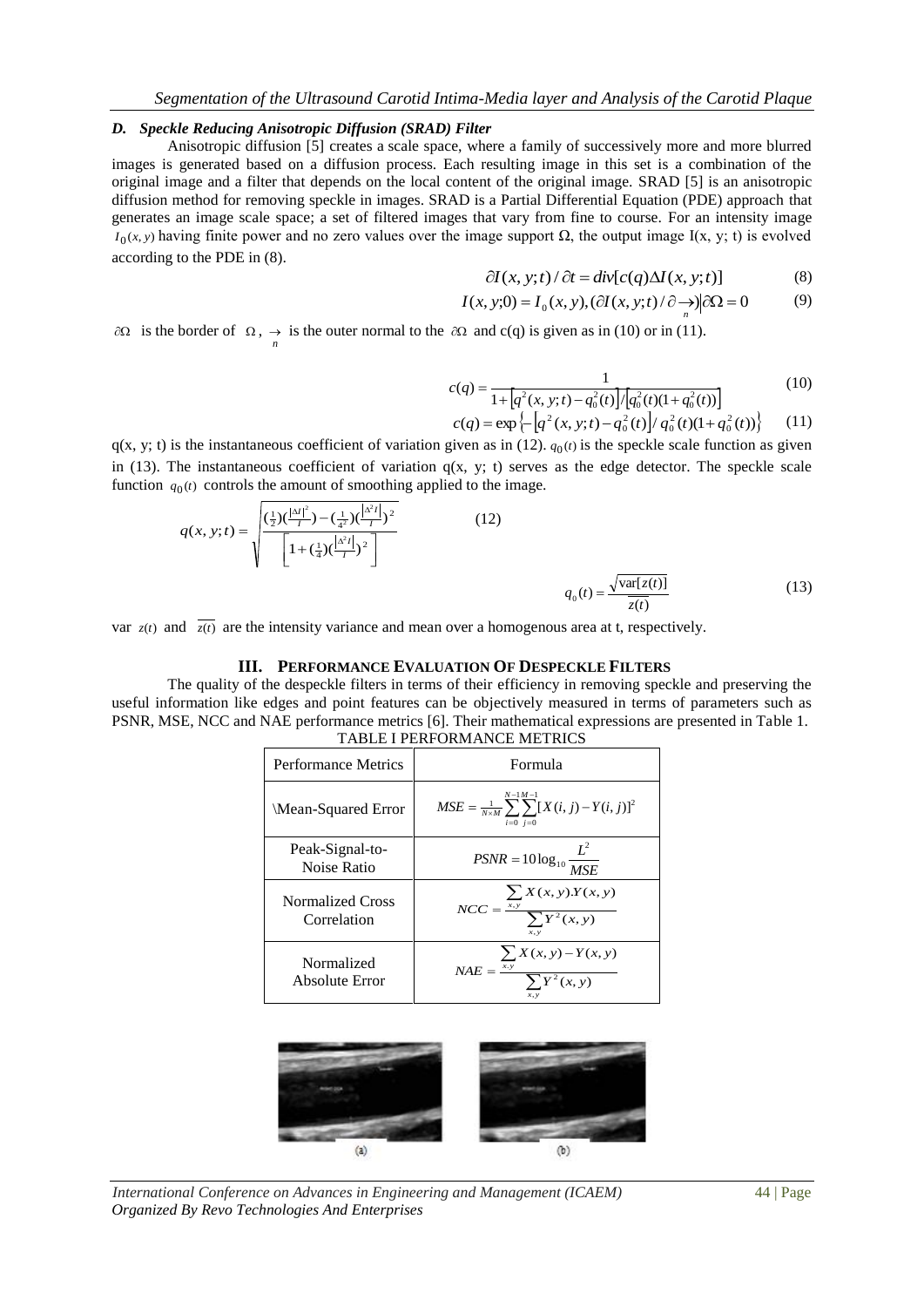

Figure 1 Original and despeckled images of carotid artery (a) Original image (b) Lee Filter with 3x3 window (c) Kuan Filter with 3x3 window (d) Wavelet de-noising Filter (e) SRAD Filter

The results after implementing the despeckle filters on an ultrasound carotid artery image is shown in Figure 1. The performance metrics calculated for the four filters applied to the carotid image in Figure 1 is listed out in Table 2. The filters have been tested upon 14 ultrasound images of the carotid artery. The efficiency of the despeckle filters in terms of their edge preserving characteristic is analyzed.

The Lee and Kuan filters are sensitive to the size of the filter window. A large filter window size oversmoothes and the edges get blurred. A small window decreases the smoothing capability of the filter and leaves some speckle. Here a window size of 3X3 has been found appropriate and used for both the Lee and Kuan. The Lee, Kuan and Wavelet de-noising filters do not enhance edges -- they only restrain smoothing near the edges. When any portion of the filter window contains an edge, the coefficient of variation is high and smoothing is subdued in that portion. Therefore speckle in the neighborhood of an edge remains even after filtering.

The speckle reducing anisotropic diffusion (SRAD) filter shows no bias to filter window size. SRAD not only preserves edges but also enhances edges by inhibiting diffusion across edges and allowing diffusion on either side of the edge. Also the SRAD filter exhibits better performance in terms of the performance metrics as shown in Table 2 and also proved the same for all the 14 ultrasound carotid images. The PSNR values are clearly higher for the SRAD filter compared to the others. In this sense, we extend the application of SRAD filter to be used as the despeckle filter to remove the speckle noise present in ultrasound images of the carotid artery that is to be used for further steps of segmentation and texture analysis.

| <b>DESPECKLE</b> | PERFORMANCE METRICS<br><b>METRICS</b> |             |            |            |  |
|------------------|---------------------------------------|-------------|------------|------------|--|
| <b>FILTER</b>    | <b>MSE</b>                            | <b>PSNR</b> | <b>NCC</b> | <b>NAE</b> |  |
| LEE $(3x3)$      | 6.5536                                | 39.966      | 0.9945     | 0.0265     |  |
| KUAN(3X3)        | 15.675                                | 36.178      | 0.9870     | 0.0513     |  |
| <b>WAVELET</b>   | 5.3775                                | 10.825      | 0.0017     | 0.9987     |  |
| <b>SRAD</b>      | 1.1658                                | 47.464      | 0.2132     | 0.8253     |  |

### TABLE 2 PERFORMANCE METRICS OF THE IMPLEMENTED DESPECKLE FILTERS CORRESPONDING TO IMAGES SHOWN IN FIGURE 1

## **IV. SEGMENTATION OF THE IN TIME-MEDIA**

A completely automatic threshold based segmentation technique is attempted in this paper. This has been done for 14 ultrasound images of the carotid artery collected for patients of different age groups of which 9 are normal carotid images and 5 are plaque deposited carotid images. The segmentation method used here is Otsu's thresholding method [2]. The ultrasound image is first converted to grayscale image. Otsu's method assigns pixels to foreground or background based on grayscale intensity. The key step in the thresholding process is the choice of the threshold value. A thresholding algorithm based on Otsu's thresholding method is developed that computes the threshold value automatically. It iterates through all the possible threshold values and calculates a measure of spread for the pixel levels at each side of the threshold, i.e. the pixels that either falls in foreground or background. The aim is to find the threshold value where the sum of foreground and background spreads is at its minimum i.e to find the threshold that minimizes the weighted within-class variance [2]. This is the same as maximizing the between-class variance [2]. It operates directly on the gray level histogram of the image. The pixels are separated into two clusters according to the threshold. The mean of each cluster is found and the square of the difference between the means is calculated. It is multiplied by the number of pixels in one cluster times the number in the other. The histogram and probabilities of each intensity level is computed. An initial value for the class probability and the class mean  $q_i(0)$  and  $\mu_i(0)$  is set up. All the possible threshold values with maximum intensity are examined and then  $q_i$  and  $\mu_i$  are updated. Finally the between-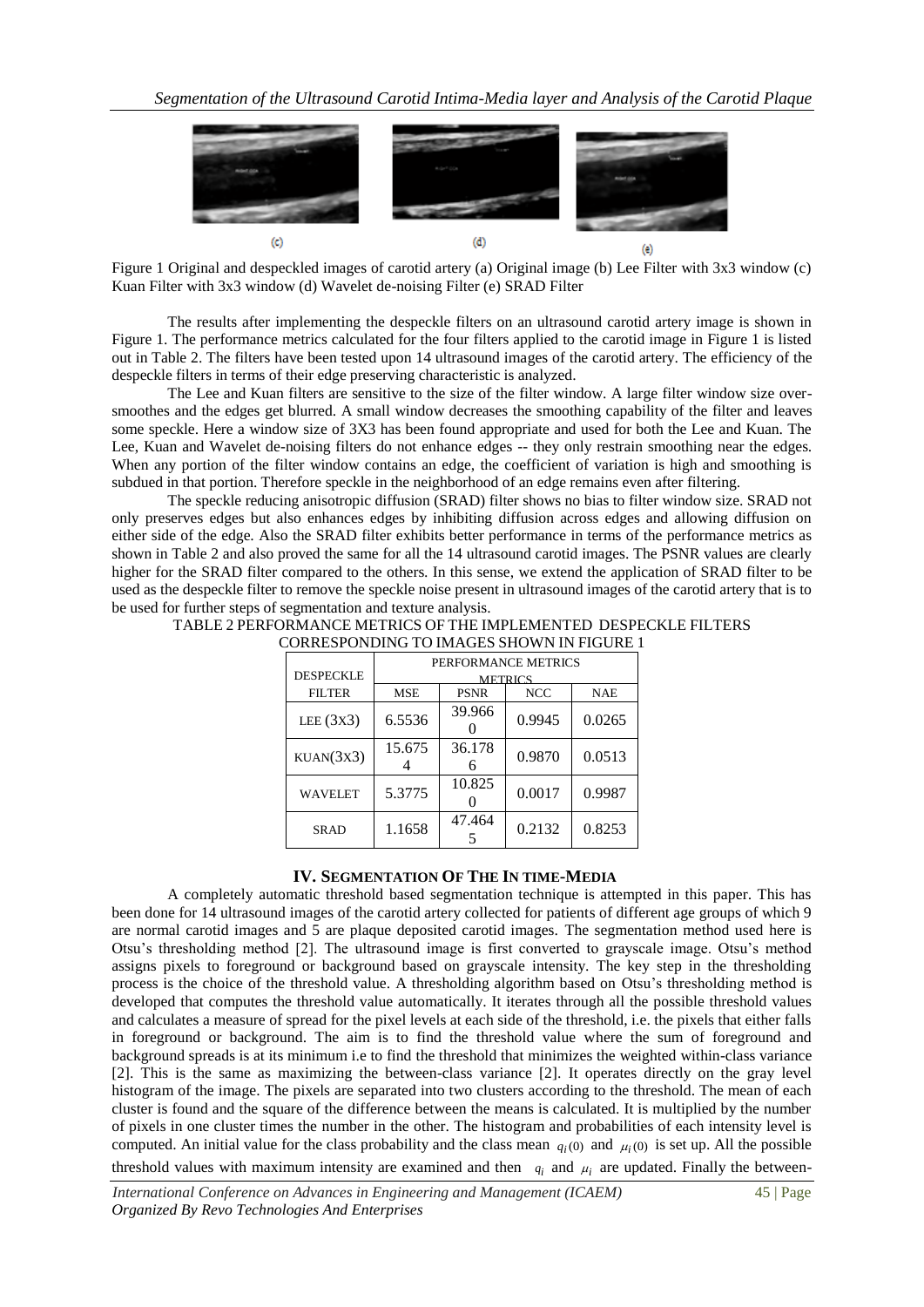class variance  $\sigma_b^2(t)$  is computed and the desired threshold corresponds to the maximum value. In the thresholding process, individual [pixels](http://en.wikipedia.org/wiki/Pixels) in the image are marked as object pixels (i.e. pixels in the intima–media layer of the carotid artery), if their value is greater than the threshold value assuming an object to be brighter than the background and as background pixels otherwise. The object pixel is given a value of 1 while a background pixel is given a value of 0 thus forming a binary image. After the thresholding process, in the binary image obtained all the pixels smaller than the value 800 are removed by using morphological operations. In the morphologically processed image, the holes that occur in the desired portion are filled. After all these steps, the intima-media layer of the carotid artery is successfully segmented out. The results of segmentation are shown in Figure 2. The thickness of the segmented intima-media layer is measured in mm. The measured IMT values are compared with the manual IMT values. The comparison results are shown in Table 3. Though there are slight differences in the values the results are quite promising and there is no overlap between the normal and the plaque IMT values.











*International Conference on Advances in Engineering and Management (ICAEM)* 46 | Page *Organized By Revo Technologies And Enterprises*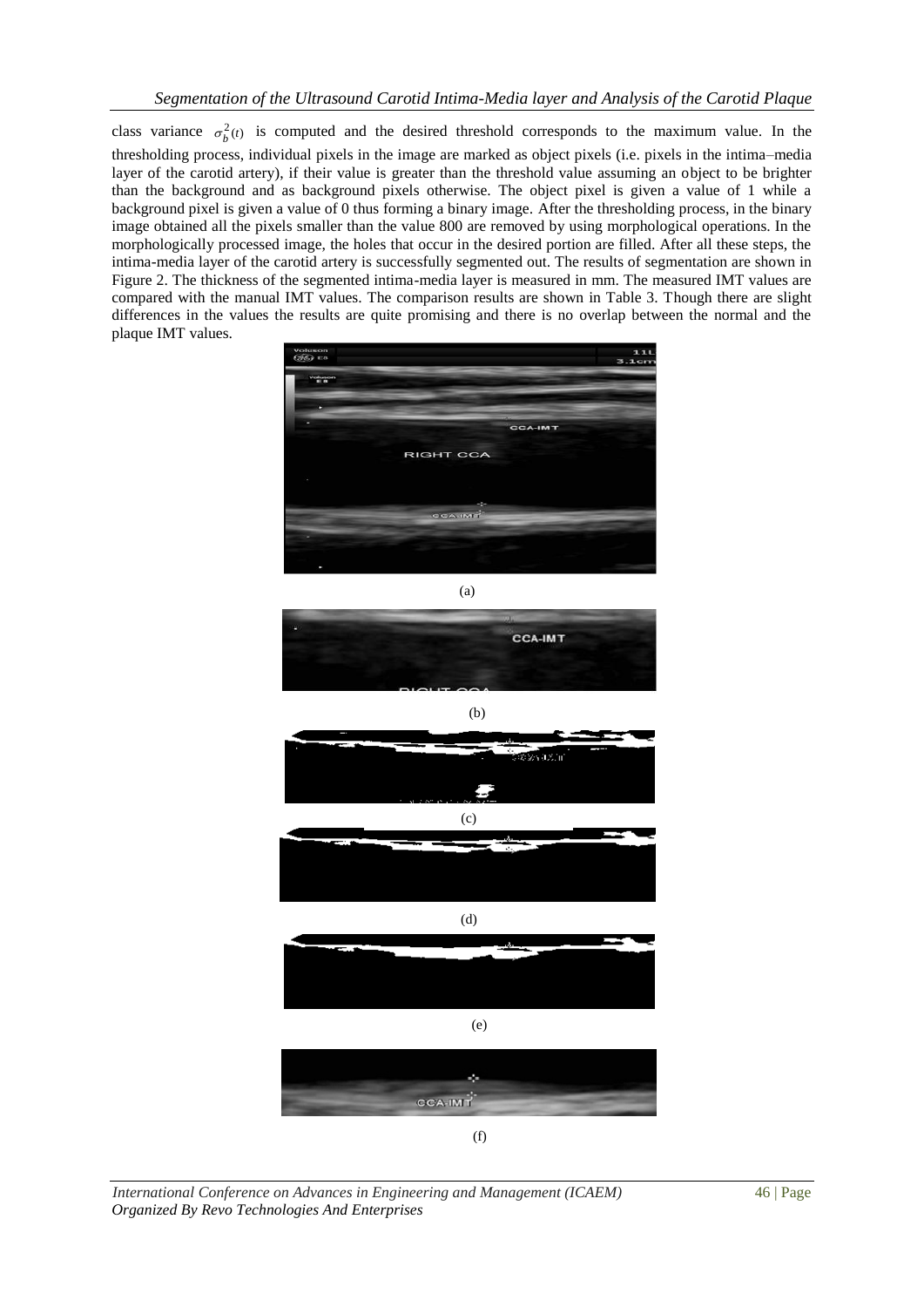

*Figure 2 Carotid Intima-Media layer Segmentation (a) Despeckled Carotid Artery Image using SRAD Filter (b) Cropped upper portion of carotid artery (c) Binarized image of Upper Intima-Media layer (d) Smaller pixels removed Image (e) Segmented Upper Intima-Media layer (f) Cropped lower portion of carotid artery (g) Binarized image of Lower Intima-Media layer (h) Smaller pixels removed Image (i) Segmented Lower Intima-Media layer*

|    | Manual IMT (mm) |       | The minically into collection of the mini-<br>Proposed IMT (mm) |        |  |
|----|-----------------|-------|-----------------------------------------------------------------|--------|--|
|    | Upper           | Lower | Upper                                                           | Lower  |  |
|    | wall            | wall  | wall                                                            | wall   |  |
| 1  | 0.51            | 0.45  | 0.5027                                                          | 0.4762 |  |
| 2  | 0.55            | 0.50  | 0.5556                                                          | 0.5027 |  |
| 3  | 0.38            | 0.42  | 0.3704                                                          | 0.4233 |  |
| 4  | 0.52            | 0.55  | 0.4700                                                          | 0.5500 |  |
| 5  | 0.41            | 0.43  | 0.4724                                                          | 0.5820 |  |
| 6  | 0.44            | 0.34  | 0.5290                                                          | 0.3175 |  |
| 7  | 0.66            | 0.58  | 0.6085                                                          | 0.5291 |  |
| 8  | 0.57            | 0.40  | 0.5027                                                          | 0.4497 |  |
| 9  | 0.61            | 0.46  | 0.5820                                                          | 0.5291 |  |
| 10 | 0.50            | 0.72  | 0.4175                                                          | 0.7143 |  |
| 11 | 1.05            | 2.98  | 1.1641                                                          | 2.6193 |  |
| 12 | 0.92            | 4.68  | 1.0054                                                          | 4.0745 |  |
| 13 | 0.86            | 0.98  | 0.9089                                                          | 0.9524 |  |
| 14 | 0.71            | 0.66  | 0.7143                                                          | 0.4600 |  |

TABLE 3 COMPARISON OF THE MANUAL AND PROPOSED TECHNIQUE IMT VALUES

# **V. TEXTURE ANALYSIS OF THE CAROTID PLAQUE**

The texture of the plaque deposited in the carotid artery is analyzed based on the first and second order statistics. First order statistics depend only on individual pixel values and not on interaction of neighboring pixel values. Second-order statistics are calculated from the probability of observing a pair of pixel values in the image. Here an attempt is made to extract at least 30 texture features based on the following algorithm methods,

- 1. First Order Statistics (FOS)
- 2. Spatial Gray Level Dependence Matrices (SGLDM)
- 3. Neighborhood Gray Tone Matrices (NGDTM)
- 4. Fractal Dimensional Texture Analysis (FDTA)
- 5. Gray Level Co-occurrence Matrices (GLCM)

In First order statistics [7] the parameters are derived directly from the gray level histogram. These describe the gray level distribution without considering spatial independence and as a result describe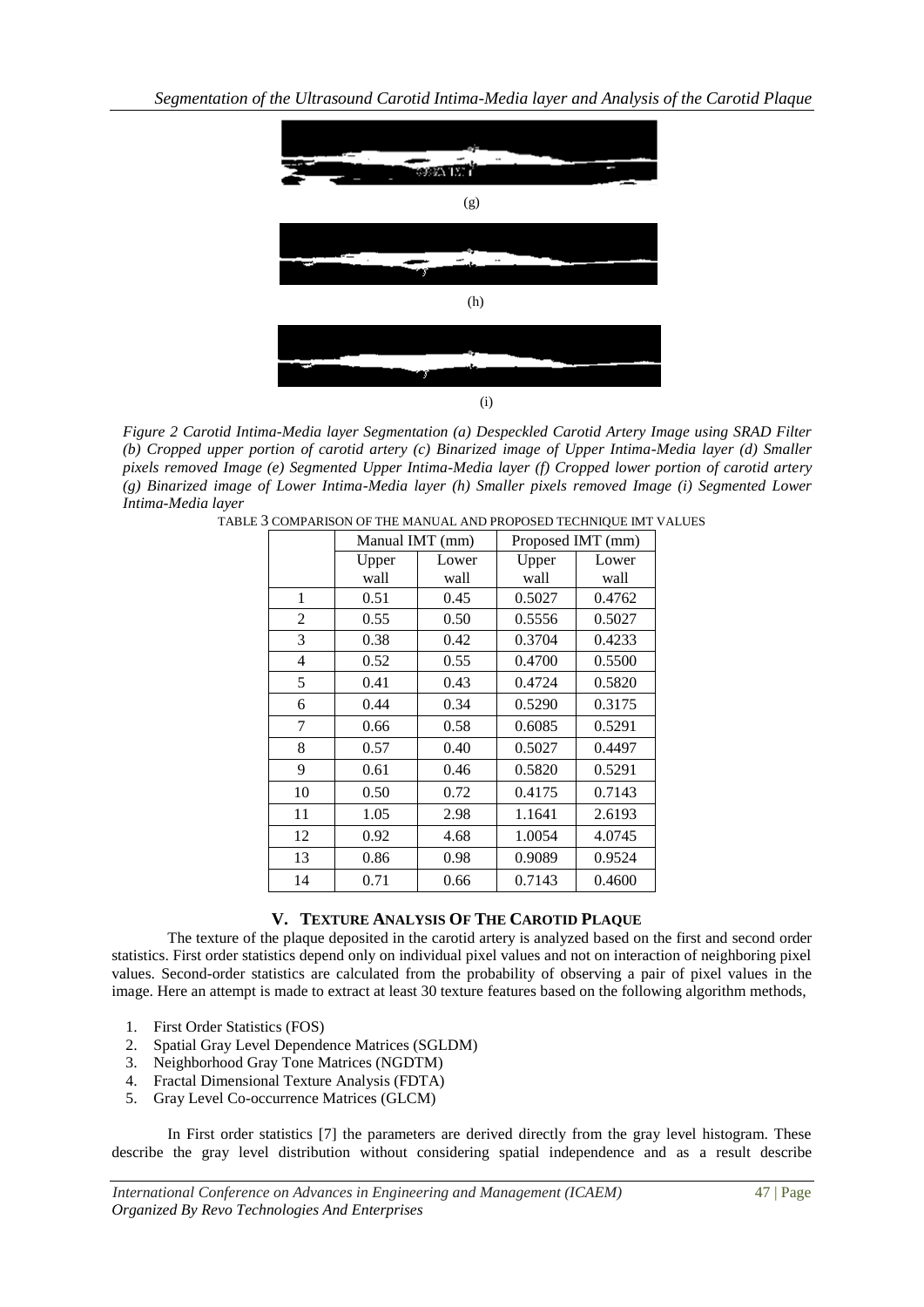echogenicity of texture and the overall variation characteristics within the region of interest (ROI). The texture measures computed are: Mean, standard deviation, gray scale median (GSM) and Energy.

The SGLDM [8] algorithm is based on the theory that texture properties of an image are contained in the overall or average spatial relationship between the gray levels in the image. SGLDM is based on the estimation of the second order conditional probability density f(i,j;d,q). Each value f(i,j;d,q) represents the probability that two different resolution cells which are in the direction specified by an angle q and have distance d, will have gray level values i and j respectively. The texture measures from this category are: Contrast, Correlation, Shadow, Dissimilarity, Energy, Sum of Squares, Homogeneity, Sum Average, Sum Variance, Sum Entropy, Entropy, Difference Variance, and Difference Entropy.

The NGDTM [8] algorithm is used to extract texture features that correspond to the visual properties of texture. The texture measures computed in this category are Coarseness, Contrast, Complexity, Busyness and Strength. FDTA [9] is an approach that correlates between texture coarseness and fractal dimension.

The texture measures computed in this category are: Information Measure of Correlation-1 (InM1) and Information Measure of Correlation-2 (InM2), Inverse Difference Moment (IDM) Correlation and Inverse Difference Normalized Correlation. GLCM [10] method considers the spatial relationship of pixels in the image. The GLCM methods characterize the texture of an image by calculating how often pairs of pixel with specific values and a specified spatial relationship occur in an image, creating a GLCM, and then extracting statistical measures from this matrix. The texture measures computed in this category are: Correlation, Contrast, Energy and Homogeneity.

The above mentioned algorithms have been used to extract the ultrasonic plaque texture features of 5 plaque images. These are listed in Table 4. As future work, the most suitable features to characterize the plaque are to be found and based on these features, the different types of plaque is yet to be characterized.

#### **VI. CONCLUSION**

The results show that the carotid artery has been segmented out efficiently after the application of the SRAD despeckle filter. Also the plaque texture features are extracted. As future work the plaque is to be characterized based on these texture features and based on the results proper treatment could be suggested for patients leading to increased patient safety.

#### **ACKNOWLEDGMENT**

The author would like to thank Srinivas Ultrasound Scan centre for providing the database for the work and is also grateful to my institution for their constant support and encouragement.

#### **REFERENCES**

- [1]. Lars Lind, Jessika Andersson, Johan Sundstr, Lisa Kurland, Thomas Gustavsson, Johannes Hulthe, Anders Elmgren, Kersti Zilmer, Mihkel Zilmer, "The Carotid Artery Plaque Size and Echogenicity are Related to Different Cardiovascular Risk Factors in the Elderly",Springer, February 2009.
- [2]. Nirpjeet kaur, Rajpreet kaur,"A review on various methods of image thresholding", International Journal on Computer Science and Engineering (IJCSE), ISSN: 0975-3397, Vol. 3 No. 10 October 2011.
- [3]. Jappreet Kaur, Jasdeep Kaur, Manpreet Kaur, "Survey of Despeckling Techniques for Medical Ultrasound Images" Jappreet kaur et al, Int. J. Comp. Tech. Appl., Vol 2 (4), 1003-1007, August 2011.
- [4]. Q. Pan "Two denoising methods by wavelet transform," IEEE Trans Signal Processing, vol. 47, pp. 3401-3406, Dec. 1999.
- [5]. Yongjian Yu and Scott T. Acton*,* "Speckle Reducing Anisotropic Diffusion", IEEE transactions on image processing, vol. 11, no. 11, November, 2002.
- [6]. Raman, M. and A. Himanshu, 2009. "Performance evaluation of various filters on medical images". ACEEE Int. J. Recent Trends Eng., 2(4): 22-25.
- [7]. G. N. Srinivasan, and Shobha G., "Statistical Texture Analysis", Proceedings Of World Academy Of Science, Engineering And Technology VOL36, ISSN 2070-3740, December 2008.
- [8]. Efthyvoulos Kyriacou, Andrew Nicolaides, Constantinos S. Pattichis, Styliani Petroudi,Marios Pattichis, Maura Griffin, Stavros Kakkos, Grigoris Makris "First and Second Order Statistical Texture Features in Carotid Plaque Image Analysis: Preliminary Results From Ongoing Research **",** 33rd Annual International Conference of the IEEE EMBS Boston, Massachusetts USA, August 30 - September 3, 2011.
- [9]. Andrzej Materka And Michal Strzelecki, "Texture Analysis Methods A Review", Technical University of Lodz, Institute of Electronics, COST B11 report, Brussels 1998.
- [10]. G. Castellano, L. Bonilha, L.M. Li, F. Cendes, "Texture analysis of medical images", Neuro image Laboratory, Faculty of Medical Sciences, State University of Campinas, Brazil, July 2004.